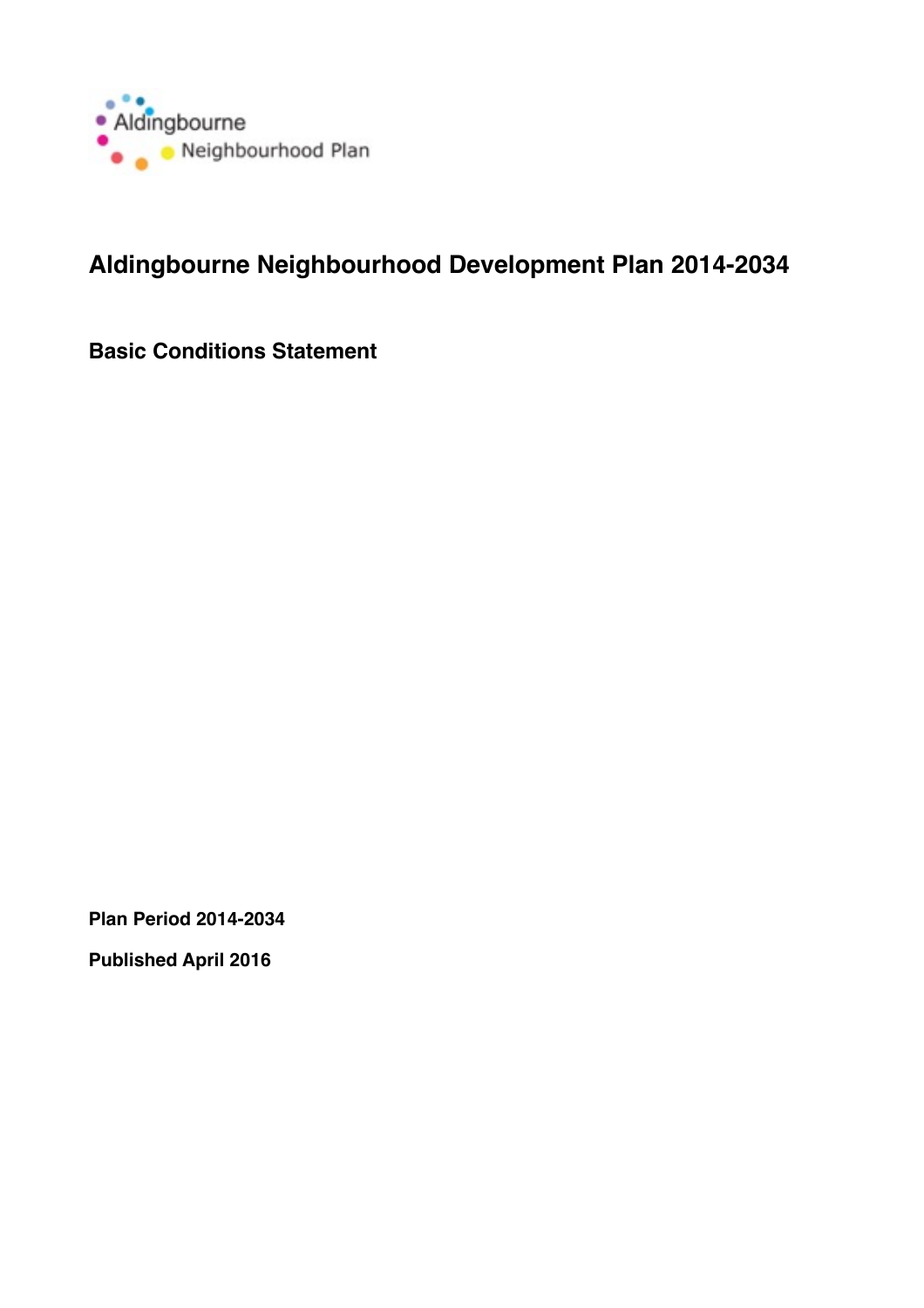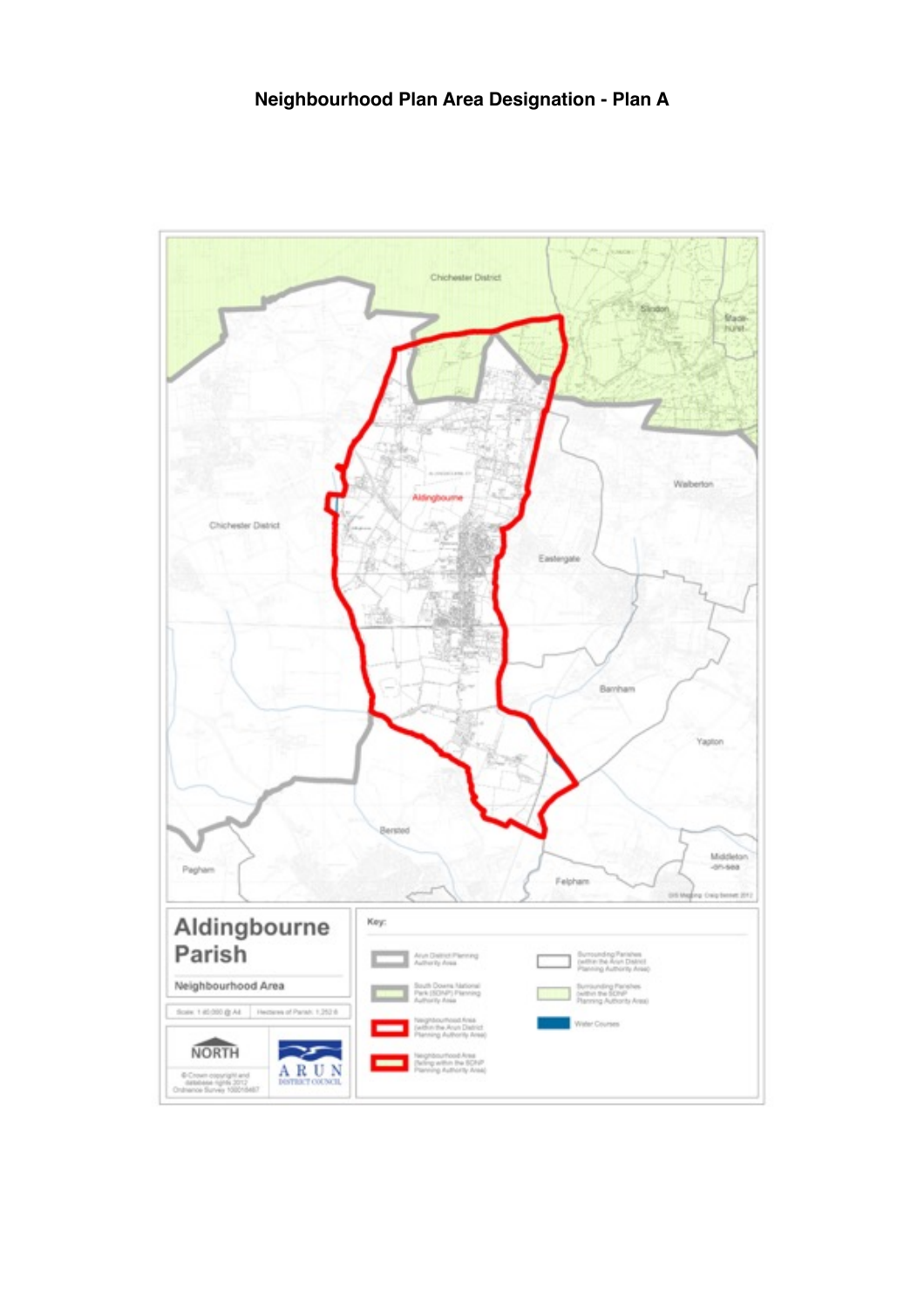## **1. Introduction**

- 1.1 This Statement has been prepared by Aldingbourne Parish Council ("the Parish Council") to accompany its submission to the local planning authority, Arun District Council (ADC), of the Aldingbourne Neighbourhood Development Plan ("the Neighbourhood Plan") under Regulations 15 of the Neighbourhood Planning (General) Regulations 2012 ("the Regulations").
- 1.2 The Neighbourhood Plan has been prepared by the Parish Council, a qualifying body, for the Neighbourhood Area covering the whole of the Parish of Aldingbourne, as designated by the Local Plan Sub- Committee of Arun District Council on 29 November 2012 (see Plan A).
- 1.3 The policies described in the Neighbourhood Plan relate to the development and use of land in the designated Neighbourhood Area. The plan period of the Neighbourhood Plan is from the 1st January 2014 to 31st March 2034 and it does not contain policies relating to excluded development in accordance with the Regulations.
- 1.4 The Statement addresses each of the four 'basic conditions' required of the Regulations and explains how the submitted Neighbourhood Plan meets the requirements of paragraph 8 of Schedule 4B to the 1990 Town & Country Planning Act.
- 1.5 The Regulations state that a Neighbourhood Plan will be considered to have met the basic conditions if:
	- having regard to national policies and advice contained in guidance issued by the Secretary of State, it is appropriate to make the neighbourhood development plan,
	- the making of the neighbourhood development plan contributes to the achievement of sustainable development,
	- the making of the neighbourhood development plan is in general conformity with the strategic policies contained in the development plan for the area of the authority (or any part of that area),
	- the making of the neighbourhood development plan does not breach, and is otherwise compatible with, EU obligations.

## **2. Background**

- 2.1 The Parish Council commenced preparation of the Neighbourhood Plan in October 2011. The key drivers of that decision were:
	- the encouragement of ADC to towns and parishes in its district to prepare Neighbourhood Plans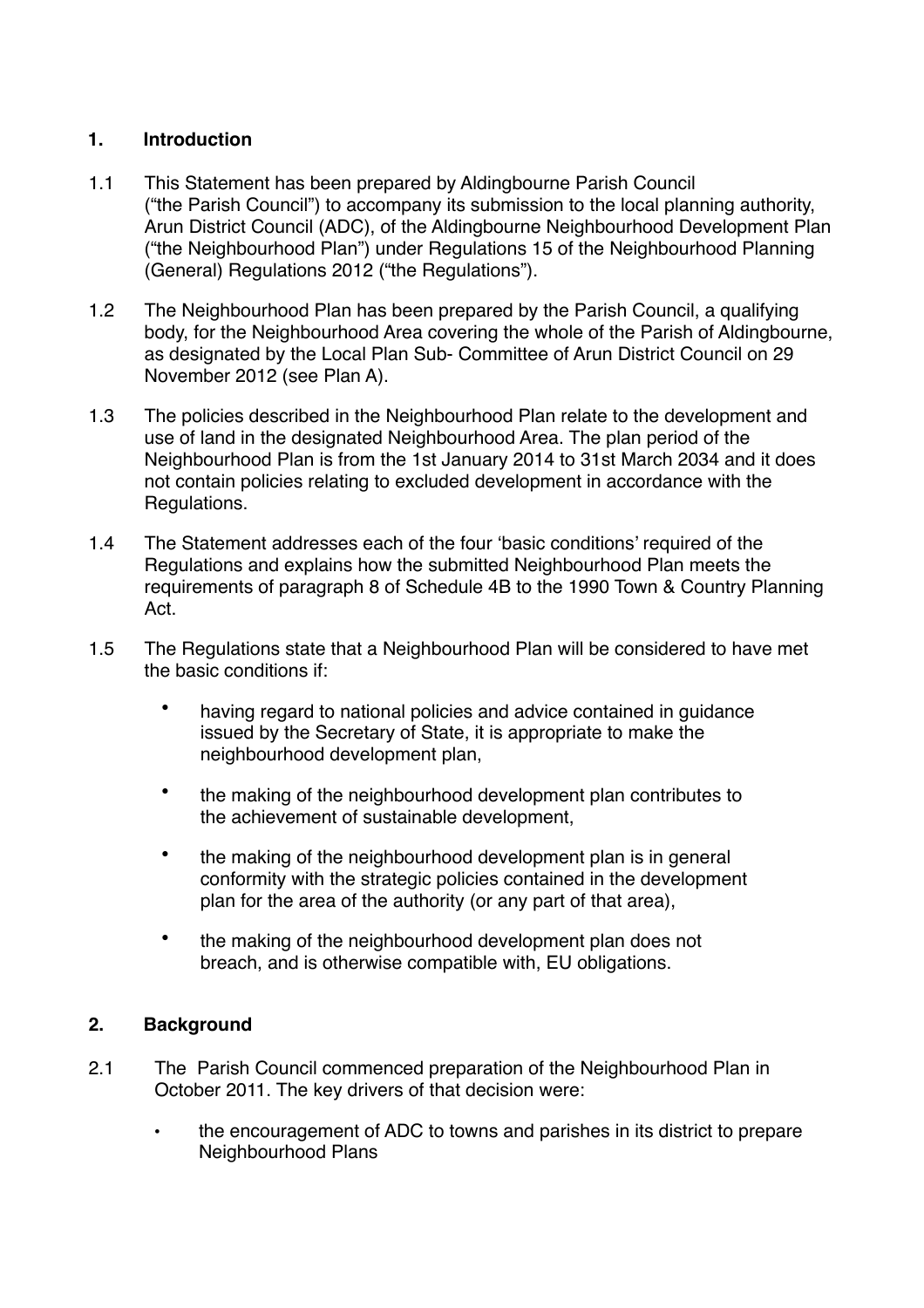- a keenness of the Parish Council to manage local development
- local community concern at the level of new development being imposed on the parish.
- 2.2 The Parish Council formed a Neighbourhood Plan Steering Group ("the Steering Group") comprising a number of Councillors and lay members.
- 2.3 The Committee was delegated authority by the Parish Council to make decisions on the Neighbourhood Plan as the project reached specific approval milestones, i.e. publishing:
	- the Draft Neighbourhood Plan
	- the Pre-Submission Neighbourhood Plan (and its Regulation 14 Schedule), and
	- the Submission Neighbourhood Plan
- 2.4 The Parish Council have worked with officers of ADC during the preparation of the Neighbourhood Plan. The positioning of the Neighbourhood Plan in respect of the emerging development plan, which proposes to establish a clear policy framework for neighbourhood plans, has been difficult. The most recent published full version of the emerging plan is that of October 2014 which has reached Examination, although this is currently suspended.
- 2.5 A number of saved policies of the 2003 Local Plan continue to provide a valid policy framework for the Neighbourhood Plan and these have been referenced alongside each proposed policy.
- 2.6 For the most, the plan has deliberately avoided containing policies that may duplicate the many saved and emerging development policies that are, and will be, material considerations in determining future planning applications. This has allowed the Neighbourhood Plan to focus on a relatively small number of policies.
- 2.7 In October 2015 the Independent Examiner rejected the Aldingbourne NP and the Parish Council have worked to amend the Plan to meet the requirements set out by the Examiner as well as reflecting the aspirations of the community.

## **3. Conformity with National Planning Policy**

- 3.1 The Neighbourhood Plan has been prepared with regard to national policies as set out in the National Planning Policy Framework (NPPF) and is mindful of the draft National Planning Practice Guidance (NPPG) in respect of formulating Neighbourhood Plans.
- 3.2 Compliance with the key objectives of the NPPF ensures that the Neighbourhood Plan promotes Sustainable Development.
- 3.3 The Aldingbourne NDP has regard to relevant policies within the NPPF in relation to: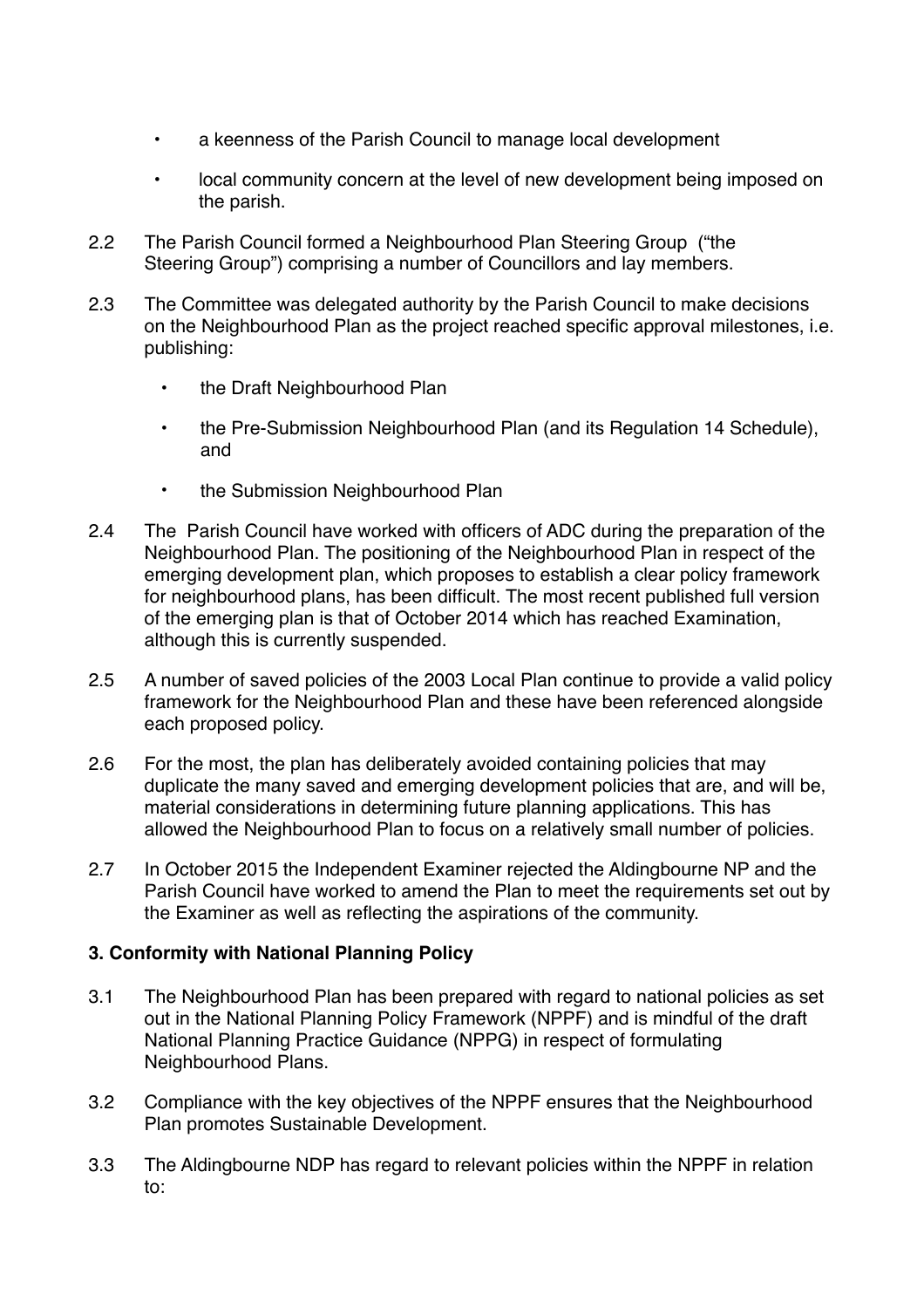- Building a strong, competitive economy
- Ensuring the vitality of town centres
- Promoting sustainable transport
- Delivering a wide choice of high quality homes
- Requiring good design
- Promoting healthy communities
- Meeting the challenge of climate change, flooding and coastal change
- Conserving and enhancing the natural environment
- Conserving and enhancing the historic environment

#### **Building a strong, competitive economy**

- 3.3 The Aldingbourne NDP sets out the following policies that aim to build a strong, competitive economy:
- EE1: Supporting existing employment and retail EE2: Retention of employment land EE3: Support for new commercial uses EE4: Local shopping facilities EE5: Improving signage EE6: Sustainable recreational and tourism activities EE7: Rural buildings EE8: Communications infrastructure EE9: Sustainable commercial and employment buildings LC9 : Site for camping/touring caravans
- 3.4 These policies meet the NPPF's aims by supporting and seeking to promote existing businesses and allowing for additional new services.

## **Ensuring the vitality of town centres**

3.5 The Aldingbourne NDP sets out the following policies that aim to ensure the economic vitality of Aldingbourne.

EE4: Local Shopping Facilities

H7: Development in the vicinity of businesses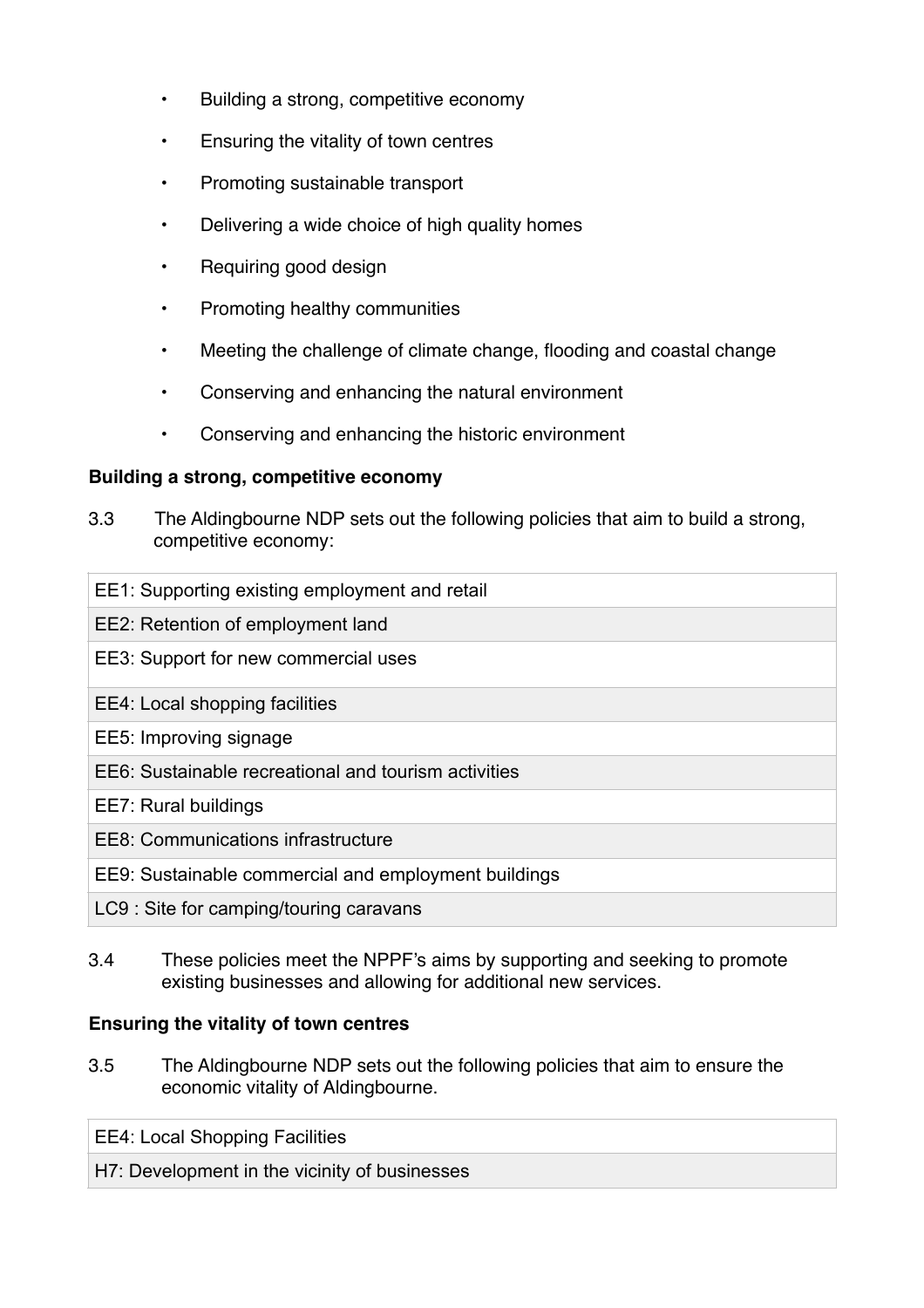3.6 These policies meet the aims of the NPPF by seeking to retain the primary retail areas so important to community life and by recognising the importance that tourism plays in that vitality.

### **Promoting sustainable transport**

3.7 The Aldingbourne NDP sets out the following policies that aim to promote sustainable transport.

GA1: Promoting sustainable movement

GA2: Footpath and cycle path network

GA3: Parking and new development

GA4: Woodgate Crossing

GA5: Traffic Management

GA6: Quiet Lanes

3.8 These policies meet the aims of the NPPF by seeking to ensure that the transport system is balanced in favour of sustainable transport modes giving people a choice about how they travel.

#### **Delivering a wide choice of high quality homes**

3.9 The Aldingbourne NDP sets out the following policies that aim to deliver a wide choice of high quality homes:

EH1: Built up Area Boundary

H2: Housing mix

H6: Windfall sites

3.10 These policies meet the aims of the NPPF by seeking to allocate land for the provision of a mixture of new homes.

#### **Requiring good design**

3.11 The Aldingbourne NDP sets out the following policies that aim to ensure that design is of a high quality:

H1: Quality of design

H8: Outdoor Space

H9: Attention to Detail

3.12 These policies meet the aims of the NPPF by seeking to ensure that new development responds to the local character of the built and natural environment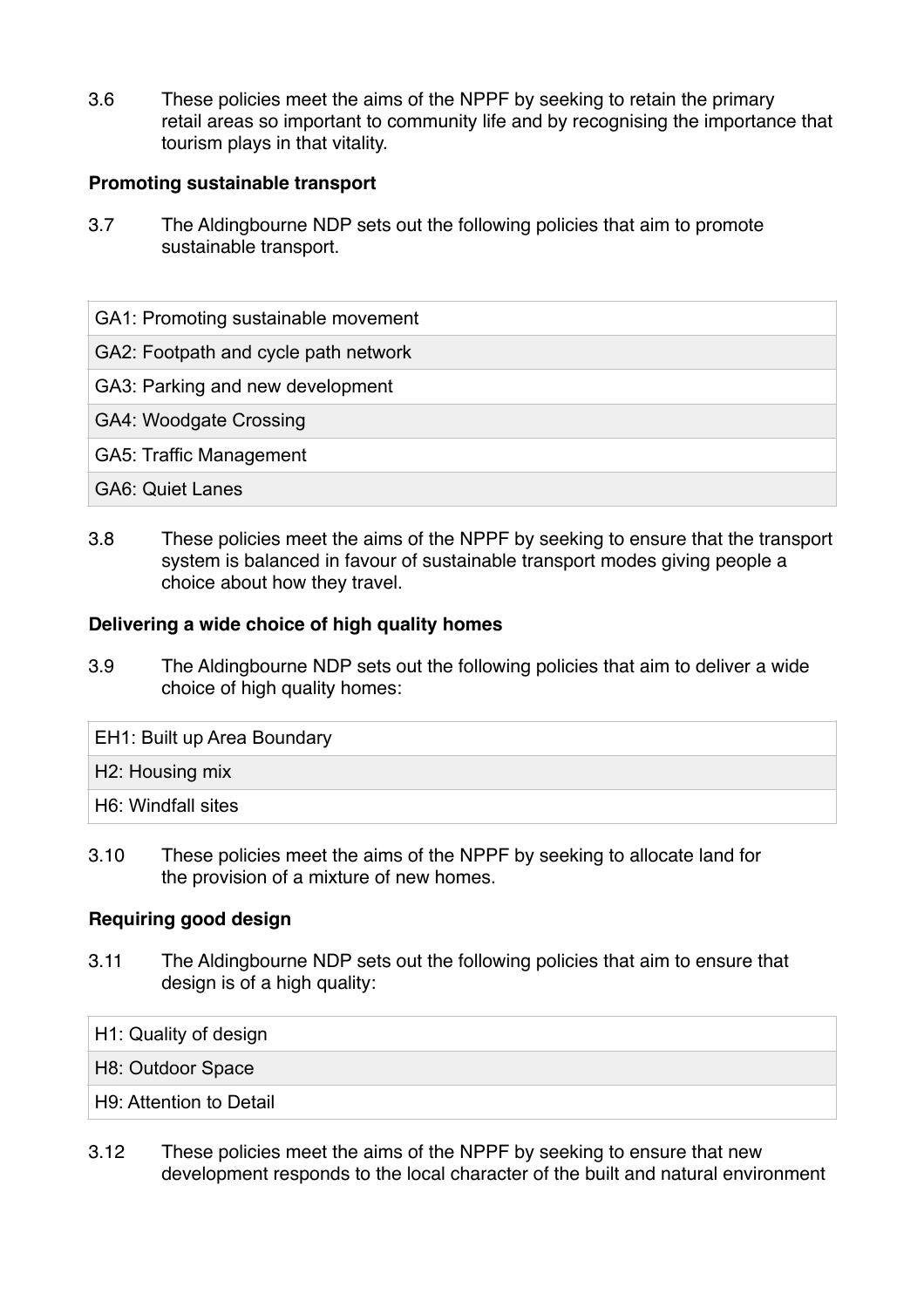## **Promoting healthy communities**

3.13 The Aldingbourne NDP sets out the following policies that promote a healthy community:

| LC1: Support independent living                 |
|-------------------------------------------------|
| LC2: Healthcare facilities                      |
| LC3: Provision of buildings for community use   |
| LC4: Provision of allotments/community orchards |
| LC6: Designation of Local Green Spaces          |
| LC7: Local Open Space                           |

3.14 These policies meet the aims of the NPPF by recognising the challenges posed by an ageing population and providing opportunities to increase health care and leisure opportunities for all.

## **Meeting the challenge of climate change, flooding and coastal change**

3.15 The Aldingbourne NDP sets out the following policies that seek to meet the challenge of climate change, flooding and coastal change:

- EH2 : Green Infrastructure and Ecosystem Services EH4 : Protection of watercourses EH5 : Surface water management EH7 : Renewable energy
- 3.16 These policies meet the aims of the NPPF by recognising the need to deal with flooding both from the land and sea and also the need to improve the energy and water efficiency of buildings.

#### **Conserving and enhancing the natural environment**

3.17 The Aldingbourne NDP sets out the following policies that seek to conserve and enhance the natural environment:

#### EH2 : Green Infrastructure and Ecosystem Services

EH6 : Protection of trees and hedgerows

EH12: Flint Walls

EH10: Unlit village status

LC6 : Designation of Local Green Spaces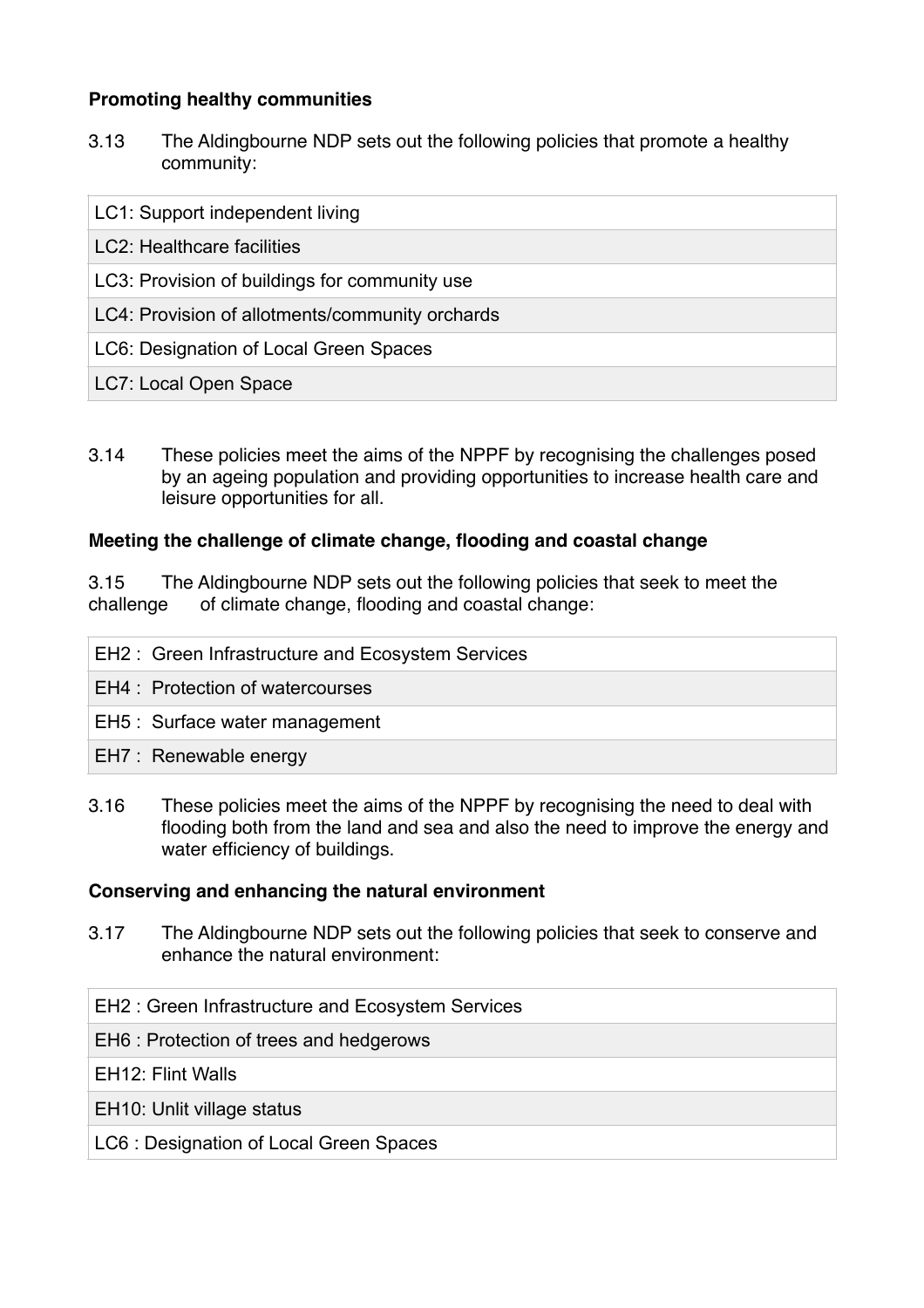3.18 These policies meet the aims of the NPPF by recognising the importance of green and open spaces to the wellbeing and vitality of the parish and the important role such places have in the biodiversity of the area.

#### **Conserving and enhancing the historic environment**

3.19 The Aldingbourne NDP sets out the following policies that seek to conserve and enhance the historic environment:

EH8: Buildings and Structures of Character

#### EH9: Conservation Areas and Areas of Special Character

3.20 These policies meet the aims of the NPPF by recognising that heritage assets are an irreplaceable resource. Aldingbourne has two Conservation Areas and a number of Listed Buildings. Part of the vision for Aldingbourne is to "… be a distinctive, vital and thriving community where its identity, heritage and aspirations for the future are valued, protected and promoted."

The policies set out in this plan aim to achieve this.

#### **4. General conformity with the strategic policies of the development plan for the area.**

4.1 The 2003 Local Plan ('2003 AALP' in Table C below) could not, of course, have anticipated the existence of the Localism Act almost a decade later and so made no provision for translating generic planning policy into a distinct parish-based plan. However, the Neighbourhood Plan policies are in general conformity with the strategic intent of the 2003 Plan and its specific policies. We have also taken into consideration the policies of the emerging ADC Local Plan Summer 2013.

Arun District Council has determined that a full Sustainability Appraisal is not required but the sustainability attributes of each policy are important to the parish and have therefore been assessed using the following criteria.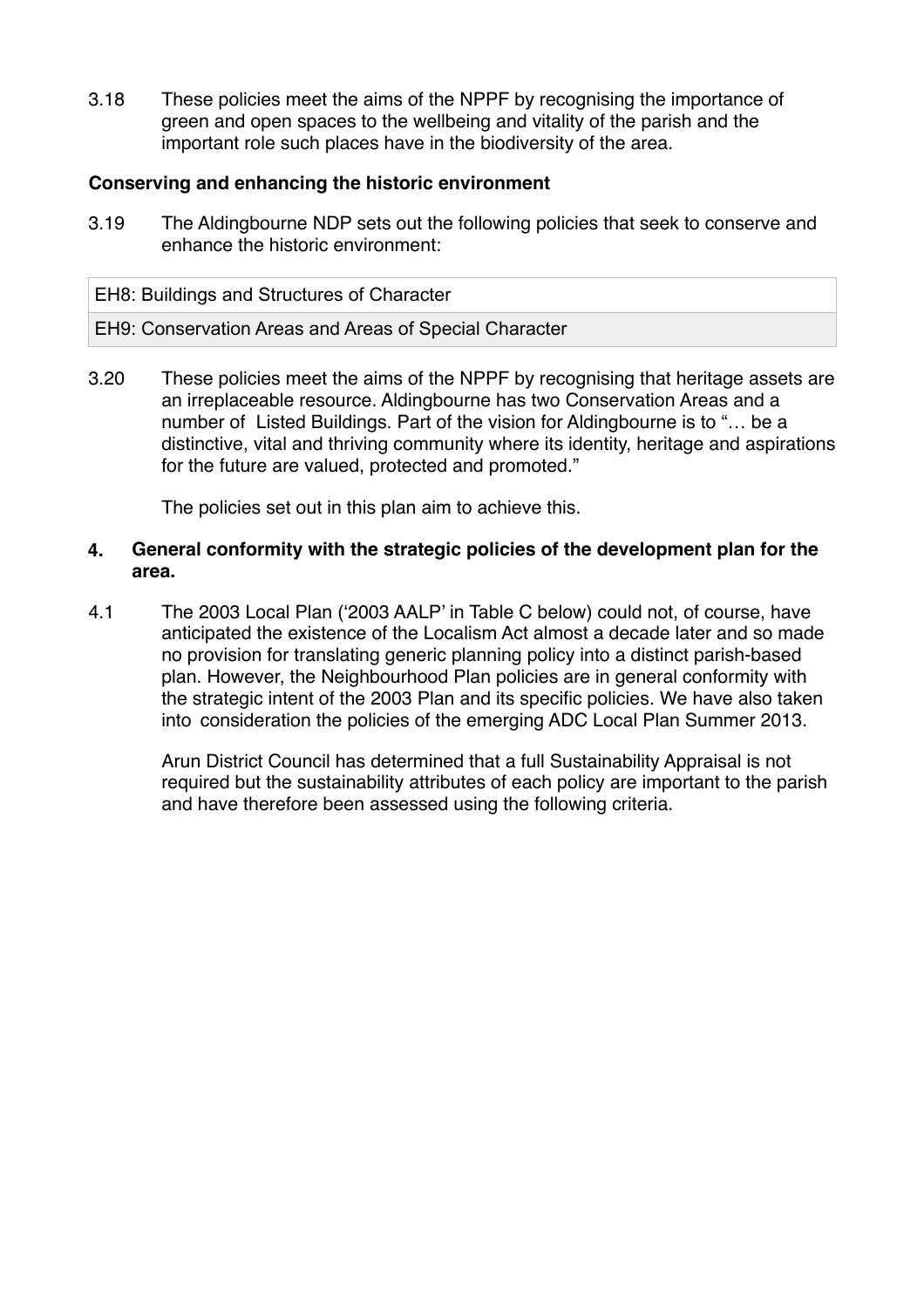| <b>Policy Title</b>                                                 | 2003 ADC Policy<br><b>Reference</b>  | <b>Social</b> | <b>Economic</b> | Environmental |
|---------------------------------------------------------------------|--------------------------------------|---------------|-----------------|---------------|
| EH1: Built Up Area<br>Boundary                                      | GEN <sub>2</sub>                     | $\mathbf 0$   | $\mathbf 0$     | $\ddot{}$     |
| EH2: Green Infrastructure<br>Corridor and Ecosystem<br>services     | Policy Area 10,<br>GEN <sub>27</sub> | $\ddot{}$     | $\mathbf 0$     | $\ddot{}$     |
| EH3: Agricultural Land                                              | Policy Area 12                       | $\mathbf 0$   | $\ddot{}$       | $\ddot{}$     |
| EH4: Protection of<br>watercourses                                  | GEN23, 26                            | $\ddot{}$     | +               | $\ddot{}$     |
| EH5: Surface Water<br>Management                                    | GEN9                                 | $\ddot{}$     | +               | $\ddot{}$     |
| EH6: Protection of trees<br>and hedgerows                           | GEN28                                | $\ddot{}$     | $\mathbf 0$     | $\ddot{}$     |
| EH7: Renewable Energy                                               | GEN21                                | $\ddot{}$     | $\ddot{}$       | $\ddot{}$     |
| EH8: Buildings and<br>structures of character                       | GEN22                                | 0             | $\mathbf 0$     | $\ddot{}$     |
| <b>EH9: Conservation Areas</b><br>and Areas of Special<br>Character | AREA1,2                              | 0             | $\mathbf 0$     | $\ddot{}$     |
| EH10: Unlit village status                                          | GEN33                                | $\ddot{}$     | $\mathbf 0$     | $\ddot{}$     |
| EH11: Flint Walls                                                   | GEN22                                | $\mathbf 0$   | $\mathbf 0$     | $\ddot{}$     |
| GA1: Promoting<br>sustainable movement                              | GEN15,16                             | $\ddot{}$     | +               | $\ddot{}$     |
| GA2: Footpath and cycle<br>path network                             | GEN15,16                             | $\ddot{}$     | +               | $\ddot{}$     |
| GA3: Parking and new<br>development                                 | GEN <sub>12</sub>                    | $\ddot{}$     | $\pmb{+}$       | +             |
| GA4: Woodgate crossing                                              | GEN4                                 | $\ddot{}$     | +               | $\ddot{}$     |
| GA5: Traffic Management                                             | GEN15,16                             | +             | $\mathbf 0$     | $\ddot{}$     |
| GA6: Quiet Lanes                                                    | GEN15,16                             | $\ddot{}$     | $\mathbf 0$     | +             |
| LC1: Support independent<br>living                                  | DEV20, 21                            | +             | $\mathbf 0$     | 0             |
| LC2: Healthcare facilities                                          | GEN8                                 | $\ddot{}$     | +               | $\mathbf 0$   |
| LC3: Recreation facilities                                          | GEN8                                 | +             | +               | +             |
| LC4: Provision of<br>allotments                                     | Policy Area 6                        | +             | $\pmb{0}$       | +             |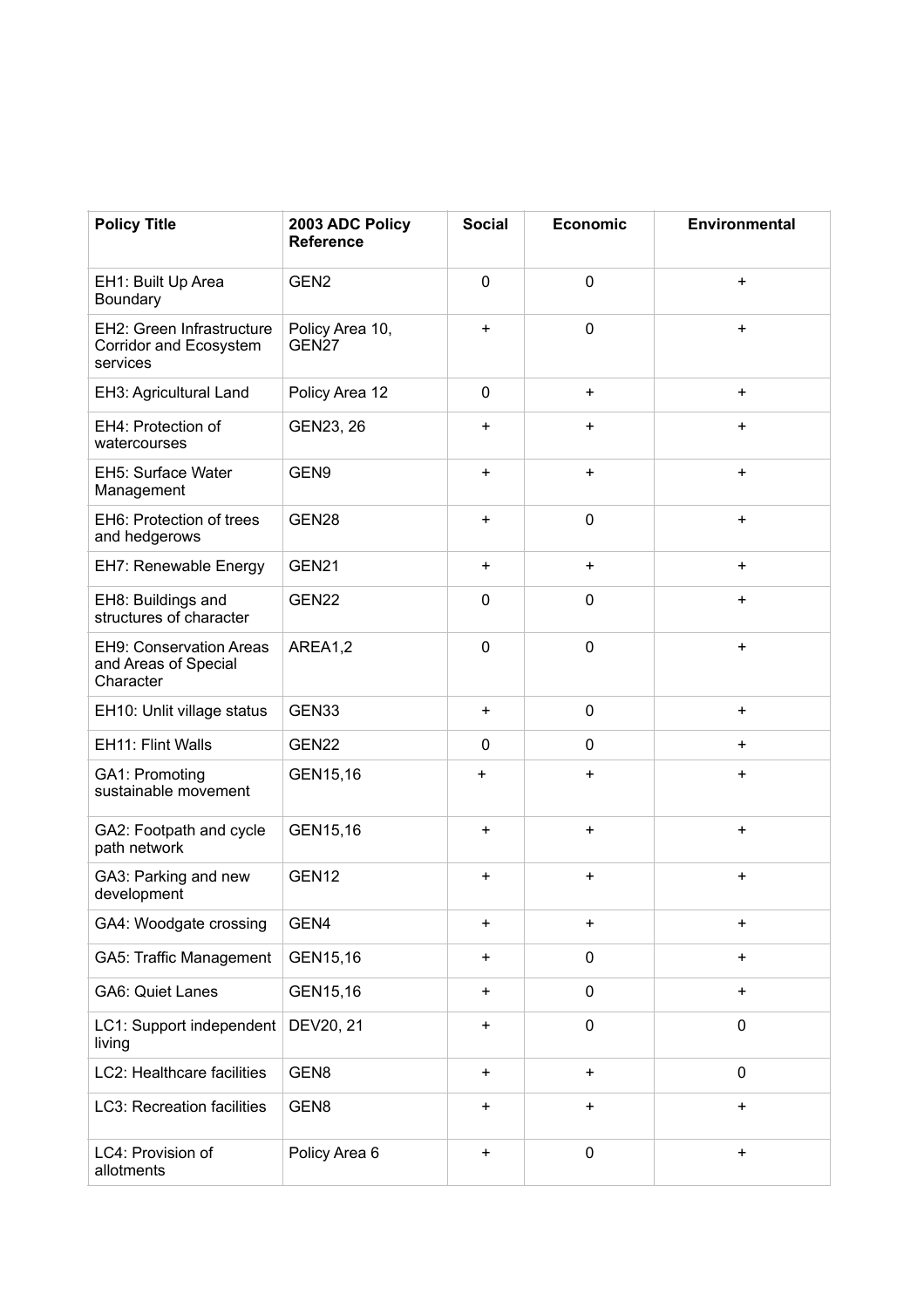| LC5: Assets of<br><b>Community Value</b>          | <b>NPPF</b>   | +         | $\ddot{}$   | $\mathbf 0$ |
|---------------------------------------------------|---------------|-----------|-------------|-------------|
| LC6: Local Green Spaces                           | Policy Area 5 | $+$       | $\mathbf 0$ | $+$         |
| <b>LC7: School facilities</b>                     | GEN8          | $\ddot{}$ | $\ddot{}$   | 0           |
| EE1: Supporting<br>employment                     | DEV27         | $\ddot{}$ | $\ddot{}$   | $\mathbf 0$ |
| EE2: Retention of<br>employment land              | DEV27         | $\ddot{}$ | $\bf +$     | $\mathbf 0$ |
| EE3: Support for new<br>commercial uses           | DEV27         | $\ddot{}$ | $\ddot{}$   | $\mathbf 0$ |
| EE4: Local shopping<br>facilities                 | DEV30         | +         | $\ddot{}$   | $\mathbf 0$ |
| EE5: Improving signage                            | GEN15,16      | +         | $\bf +$     | $\ddot{}$   |
| <b>EE6 Recreational and</b><br>tourism activities | DEV34         | +         | $\ddot{}$   | $\mathbf 0$ |
| EE7: Rural Buildings                              | <b>DEV1,2</b> | 0         | $\ddot{}$   | $\mathbf 0$ |
| <b>EE8: Communications</b><br>Infrastructure      | DEV41         | $\ddot{}$ | $\ddot{}$   | $\mathbf 0$ |
| EE9: Sustainable<br>commercial buildings          | GEN7          | $\ddot{}$ | $\ddot{}$   | $\ddot{}$   |
| H1: Quality of Design                             | GEN7          | $\ddot{}$ | $\mathbf 0$ | $\mathbf 0$ |
| H2: Housing Mix                                   | GEN7          | +         | $\ddot{}$   | 0           |
| H3: Housing density                               | GEN7          | $\ddot{}$ | $\ddot{}$   | $\ddot{}$   |
| H4: Affordable Housing                            |               | +         | $\ddot{}$   | $\mathbf 0$ |
| H5: Local Connection                              |               | $\ddot{}$ | $\mathbf 0$ | $\ddot{}$   |
| H6: Windfall sites                                | GEN7          | +         | $\ddot{}$   | 0           |
| H7:Development in the<br>vicinity of businesses   | DEV27         | +         | $\bf +$     | $\mathbf 0$ |
| H8: Outdoor space                                 | GEN20         | $+$       | $\pmb{0}$   | $\ddot{}$   |
| H9: Attention to detail                           | GEN7          | $\ddot{}$ | $\pmb{0}$   | 0           |

Sustainability Attributes Key:  $+$  = positive; 0 = neutral;  $-$  = negative

## **5. Compatibility with EU Legislation**

- 5.1 The Aldingbourne Neighbourhood Plan has regard to the fundamental rights and freedoms guaranteed under the European Convention on Human Rights and complies with the Human Rights Act.
- 5.2 Arun District Council has determined that in their opinion this plan meets the basic condition of not breaching, and otherwise being compatible with EU and Human Rights obligations.